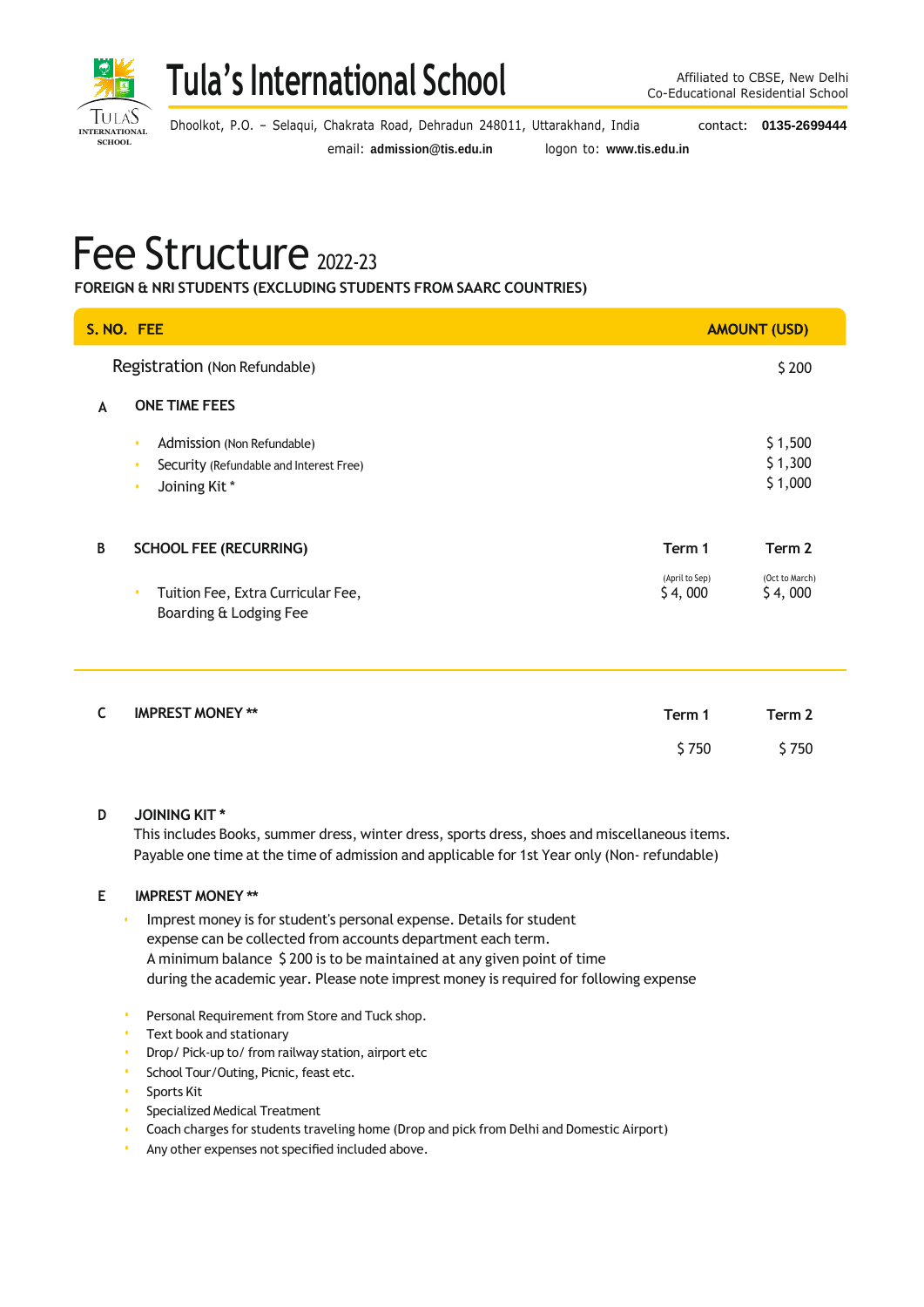

www.tis.edu.in